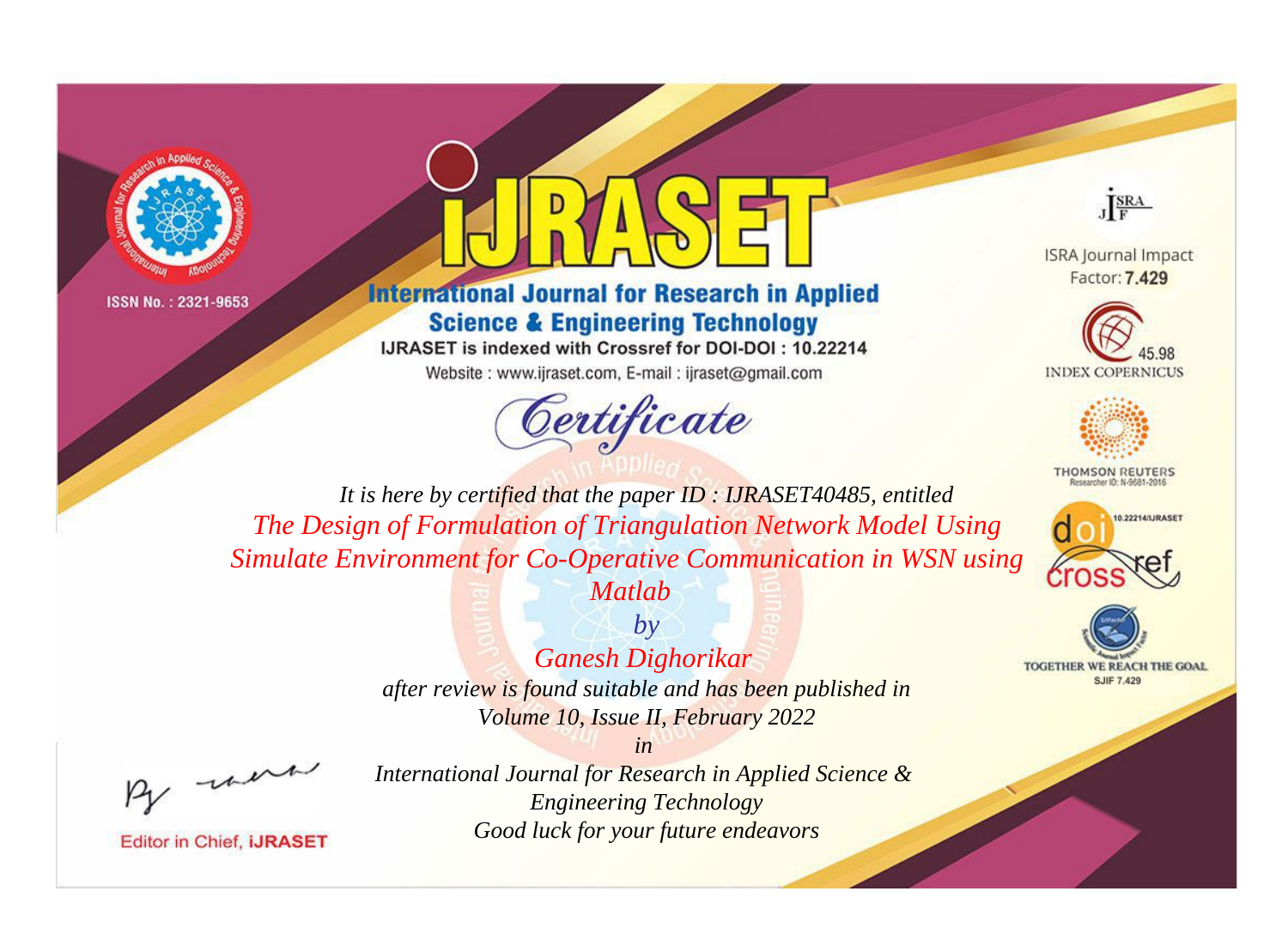



**International Journal for Research in Applied Science & Engineering Technology** 

IJRASET is indexed with Crossref for DOI-DOI: 10.22214

Website: www.ijraset.com, E-mail: ijraset@gmail.com





**ISRA Journal Impact** Factor: 7.429





**THOMSON REUTERS** 



TOGETHER WE REACH THE GOAL **SJIF 7.429** 

*It is here by certified that the paper ID : IJRASET40485, entitled The Design of Formulation of Triangulation Network Model Using Simulate Environment for Co-Operative Communication in WSN using* 



*Alankar Hedaoo* 

*after review is found suitable and has been published in Volume 10, Issue II, February 2022*

*in* 

, un

**Editor in Chief, IJRASET**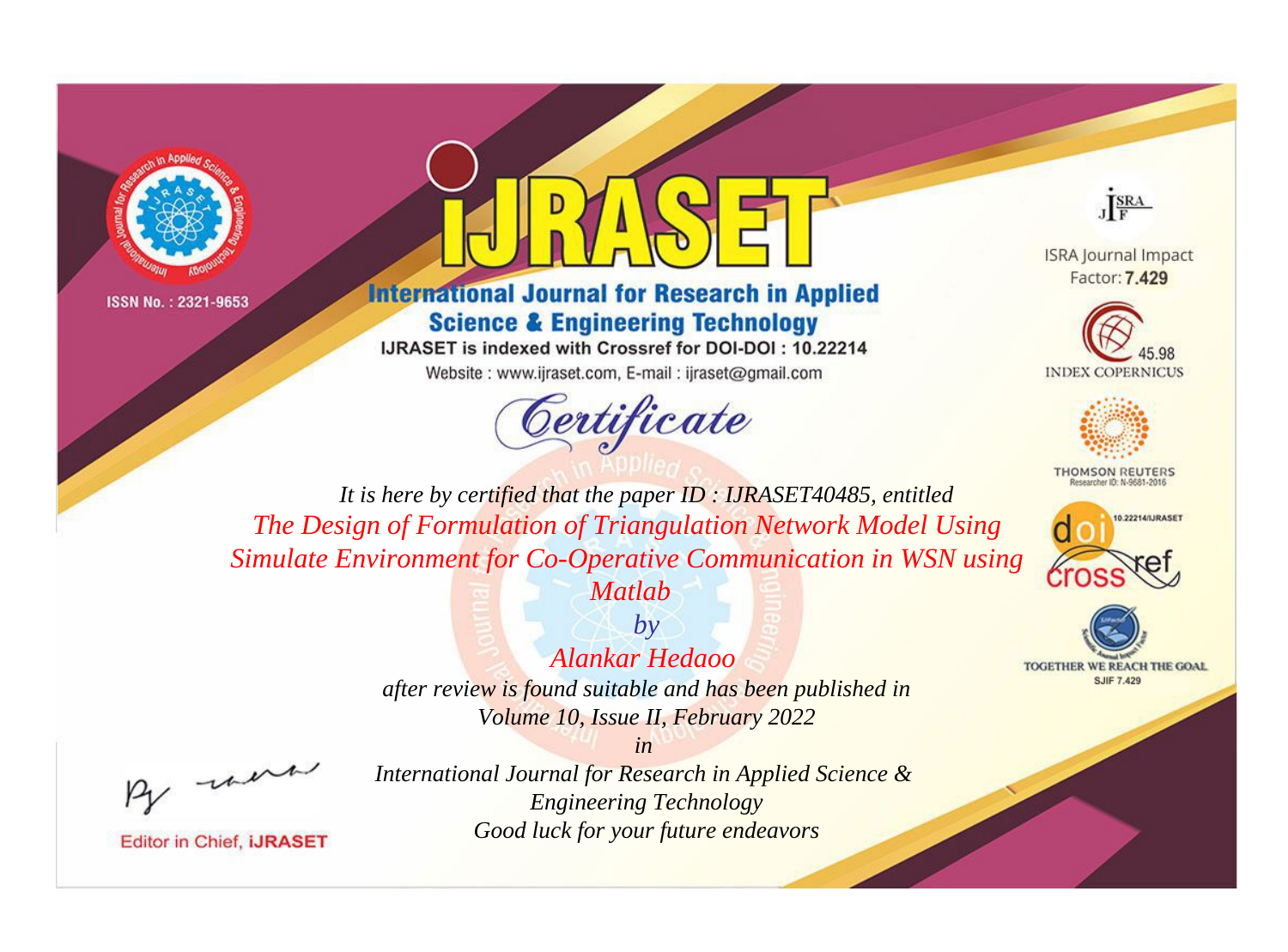



**International Journal for Research in Applied Science & Engineering Technology** 

IJRASET is indexed with Crossref for DOI-DOI: 10.22214

Website: www.ijraset.com, E-mail: ijraset@gmail.com



JERA

**ISRA Journal Impact** Factor: 7.429





**THOMSON REUTERS** 



TOGETHER WE REACH THE GOAL **SJIF 7.429** 

*It is here by certified that the paper ID : IJRASET40485, entitled The Design of Formulation of Triangulation Network Model Using Simulate Environment for Co-Operative Communication in WSN using Matlab*



*after review is found suitable and has been published in Volume 10, Issue II, February 2022*

*in* 

, un

**Editor in Chief, IJRASET**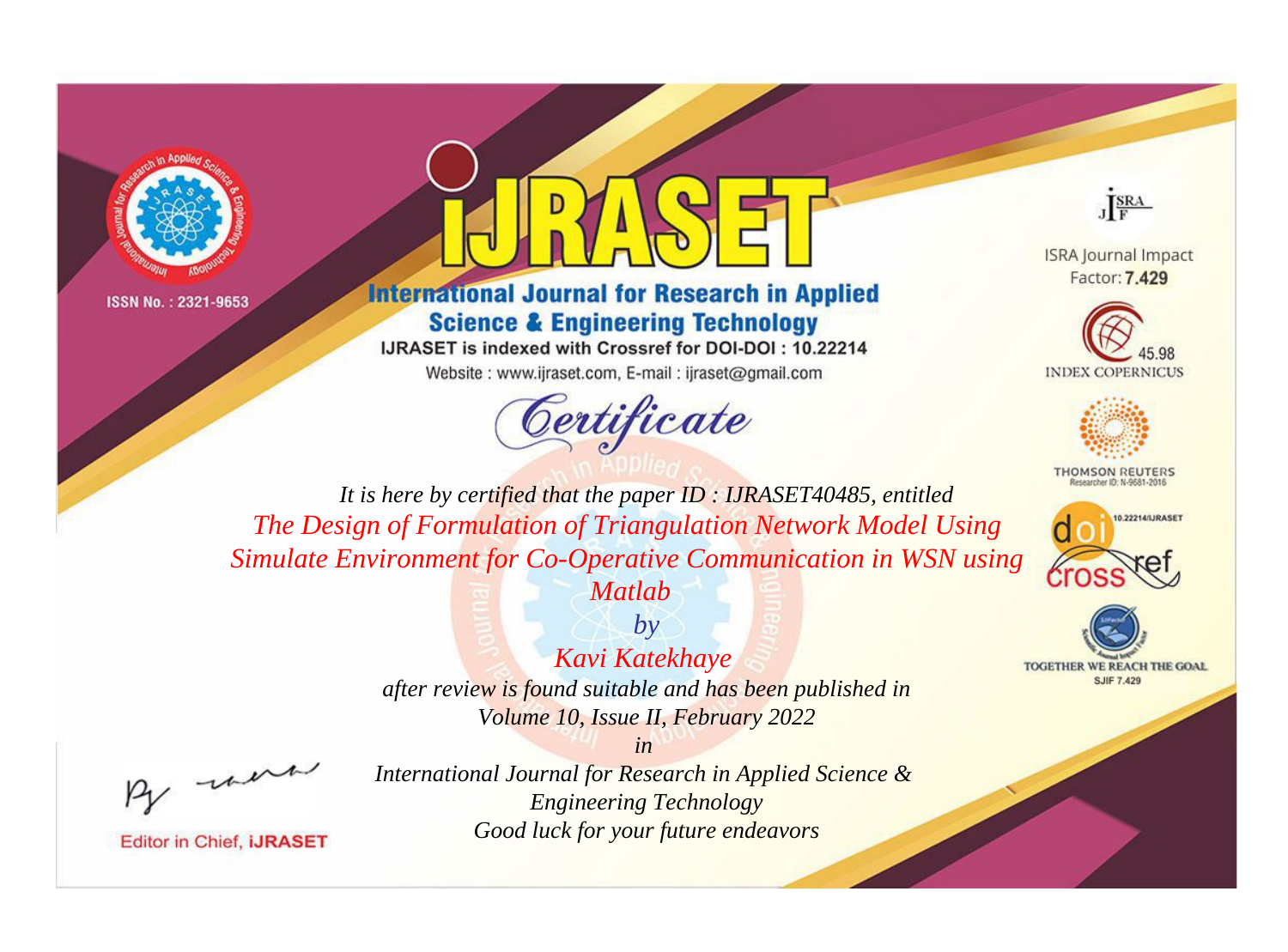



**International Journal for Research in Applied Science & Engineering Technology** 

IJRASET is indexed with Crossref for DOI-DOI: 10.22214

Website: www.ijraset.com, E-mail: ijraset@gmail.com





**ISRA Journal Impact** Factor: 7.429





**THOMSON REUTERS** 



TOGETHER WE REACH THE GOAL **SJIF 7.429** 

*It is here by certified that the paper ID : IJRASET40485, entitled The Design of Formulation of Triangulation Network Model Using Simulate Environment for Co-Operative Communication in WSN using Matlab*



*after review is found suitable and has been published in Volume 10, Issue II, February 2022*

*in* 

, un

**Editor in Chief, IJRASET**